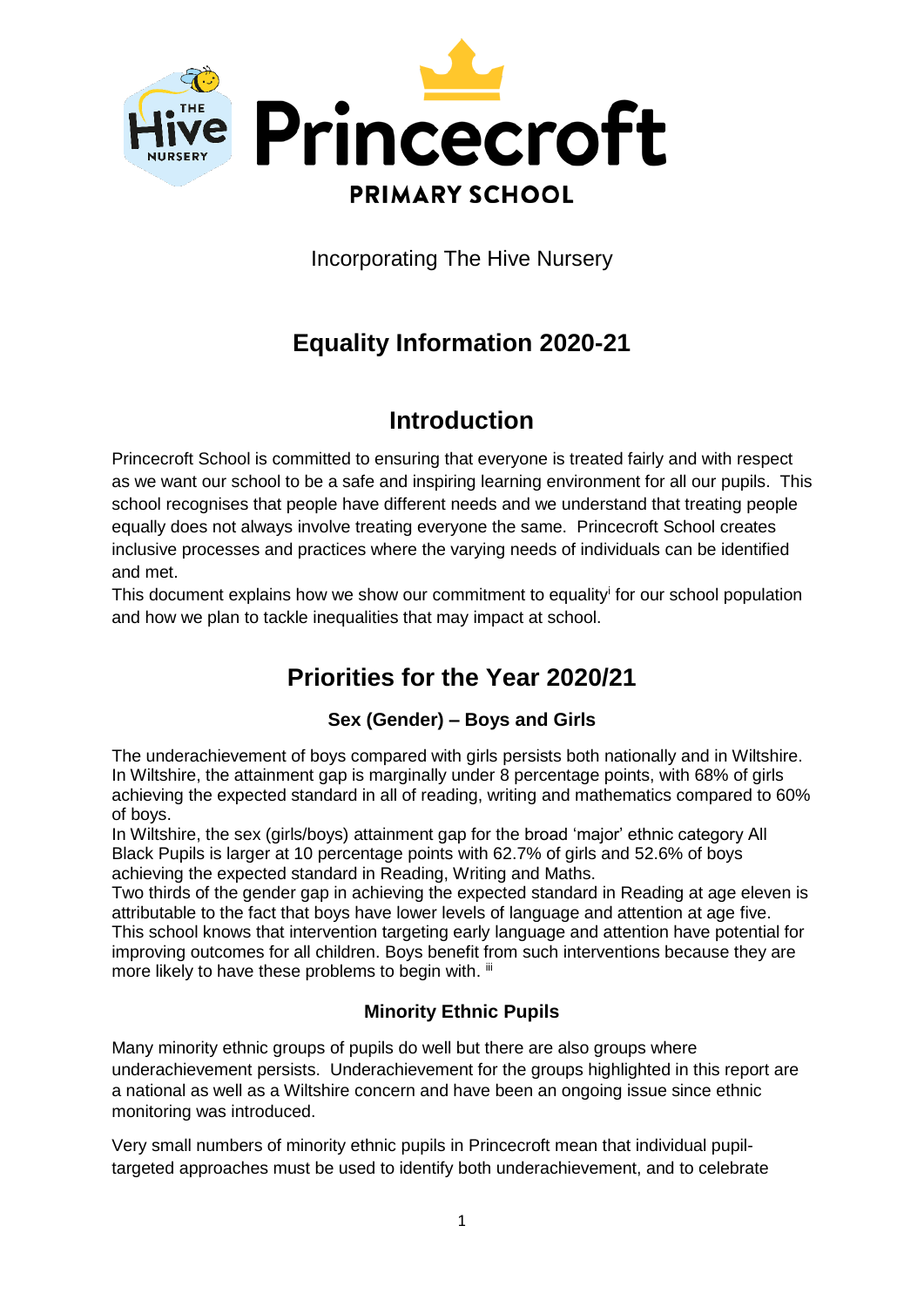successes. LA and national attainment data provides a valuable source of information to identify potential areas of concern.

#### **All Black Pupils Major Ethnic Monitoring Category**

LA data has highlighted concerns about the attainment of the All Black Pupils major ethnic monitoring category and for the Black Caribbean minor ethnic monitoring category.<sup>ii</sup>

Wiltshire Key Stage 2 data for 2019 shows attainment was lower for pupils in the All Black Pupil major ethnic monitoring category compared with the White British pupils minor ethnic monitoring category. Fewer boys (8 percentage points lower) in the All Black Pupil category achieved the expected standard in Reading, Writing and Maths compared with boys in the White British ethnic category. Attainment for Black Caribbean pupils was 14 percentage points lower than the attainment of White British pupils.

A lower proportion of Wiltshire pupils in the All Black Pupil major ethnic monitoring category achieved a Higher Standard in the Reading, Writing and Maths assessments compared with White British pupils. Pupils in the All Black Pupil were 3.7 less likely to have achieved the Higher Standard compared to White British Pupils.

When and as appropriate Princecroft works closely with the LA to implement proven strategies to raise attainment during the primary school years.

#### **Gypsy/Roma/Traveller Pupils**

Gypsy/Roma and Irish Traveller pupils are the lowest achieving ethnic groups.

In Wiltshire, just under 18% of Gypsy/Roma pupils achieved the expected standard. <sup>ii</sup> Small numbers mean the attainment of Wiltshire Traveller pupils is not being published. While the overwhelming majority of Wiltshire Gypsy/Roma/Traveller pupils choose to attend primary school until the end of Year 6, it remains a concern that a majority of Wiltshire Gypsy and Traveller families choose to home educate their children during the secondary school years. ii

A House of Commons Briefing Paper (September 2017) reported that education issues for Gypsies and Travellers include prejudice, discrimination and discriminatory attitudes. The issues also include the schools' responses to discrimination, and high levels of self-exclusion from mainstream education because of discrimination. <sup>iv</sup>

National research published in 2018 suggests there has been a significant increase in the number of Gypsy/Roma and Irish Traveller children who are being cared for by local councils. The data shows an increase of 900% for the numbers of Gypsy/Roma children and 400% for Irish Traveller children since 2009. One of the reasons suggested is that Gypsy/Roma and Traveller families are less likely to be offered or to access early help and support and this is important as it is an area in which schools are able to help.  $\vee$ 

#### **English as an Additional Language**

In Wiltshire schools, the same proportion, 64%, of pupils for whom English is known to be their first language and those for whom it is an additional language achieved the expected standard. ii

It should be noted that children with EAL have widely varying levels of English proficiency. Some children have no English and some are fluent multilingual English-speakers and may have lived in English-speaking countries or have been educated in English throughout their childhood. Attainment is also affected by first language; for example, there are significant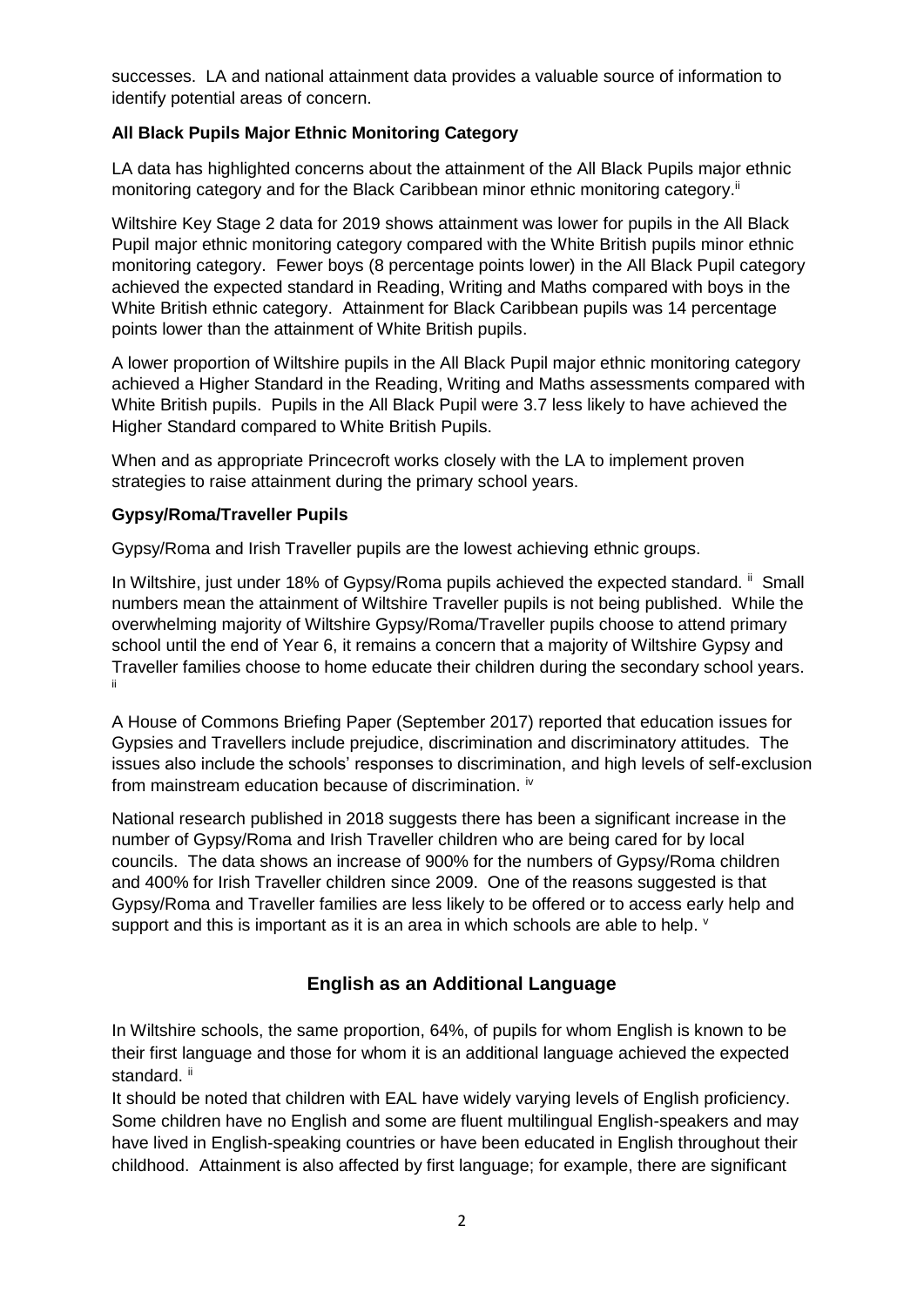differences between Tamil and Chinese speakers, who, on average, perform better than Pashto and Turkish speakers.

In addition, prior education and arrival time impacts on attainment. vi The Wiltshire Ethnic Minority and Traveller Achievement Service advise on best practice for individual pupils to ensure those most vulnerable to poor attainment are to fulfil their academic potential.

*Princecroft School will continue to closely monitor the progress of our children with English as an Additional language to help ensure they achieve progress and attainment standards at least in line with other children nationally*

### **Religion and Belief**

Data is not collected for monitoring purposes on Religion and Belief, and so there is no information available to compare the attainment of pupils who have/or do not have a religion or a belief.

Princecroft recognises how important faith and belief can be as part of a young person's developing identity, whether this relates to a specific faith or belief, or whether this relates to wider belief systems, morals and ethics.

Princecroft is committed to supporting all our young people as they develop a personal relationship with their own values and beliefs, and to supporting, in the context of the Human Rights agenda, the role this plays in the moral and ethical choices they make in life.

This school takes incidents of prejudice-related bullying seriously and is committed to working closely with parents/carers to create a school environment which is nurturing, friendly and supportive for all our children. Our school has established a procedure for recording all incidents of prejudice-based bullying, and this includes bullying related to religion and belief. Comments from young people about bullying include the following, "Encourage and celebrate difference – don't single us out if we are different, have difficulties, or have different beliefs and views", the Wiltshire Anti-Bullying Charter.

[https://www.wiltshirehealthyschools.org/core-themes/emotional-health-and-wellbeing/anti-bullying](https://www.wiltshirehealthyschools.org/core-themes/emotional-health-and-wellbeing/anti-bullying-practice/)[practice/](https://www.wiltshirehealthyschools.org/core-themes/emotional-health-and-wellbeing/anti-bullying-practice/) This school is vigilant in maintaining an awareness of, and appropriate responses to, this possibility. [Name of school] is aware that negative faith-based media attention can have an impact on all children, and recognises the importance of ensuring that pupils are provided with accurate and appropriate information.

[Name of school] ensures that all pupils gain knowledge of and respect for the different faiths in Britain as part of our role to prepare pupils for modern life in a diverse Britain. As part of a whole school activity, pupils celebrate different religious festivals and learn from religious representatives from various communities.

Princecroft recognises that discrimination on the grounds of religion or belief is a global concern. This school is aware that Islamophobia and anti-Semitism (discrimination or prejudice against people because they are Muslim or Jewish) is increasing and that it displays many of the same traits as racism. This school will continue its work to inform and actively promote acceptance and respect. Nationally, between 2015/6 and 2016/7 there was an increase of 37 per cent in the numbers of faith or belief-based incidents reported to the Police either on school property or near to school property. Vii

11% of Islamophobic incidents happen in educational institutions vill, including name-calling, jibes about so-called Islamic State, violence, and victimisation when wearing a hijab ix. Many Muslim young people say abuse is so commonplace it is normalised <sup>x</sup>. Childline has recorded a spike in race- and faith-based bullying with victims reporting that they feel isolated, withdrawn and lack self-esteem <sup>xi</sup>.

This school is benefiting an education resource designed for work with primary school children to educate them about Islamophobia. The development of this resource was funded by the Home Office xii.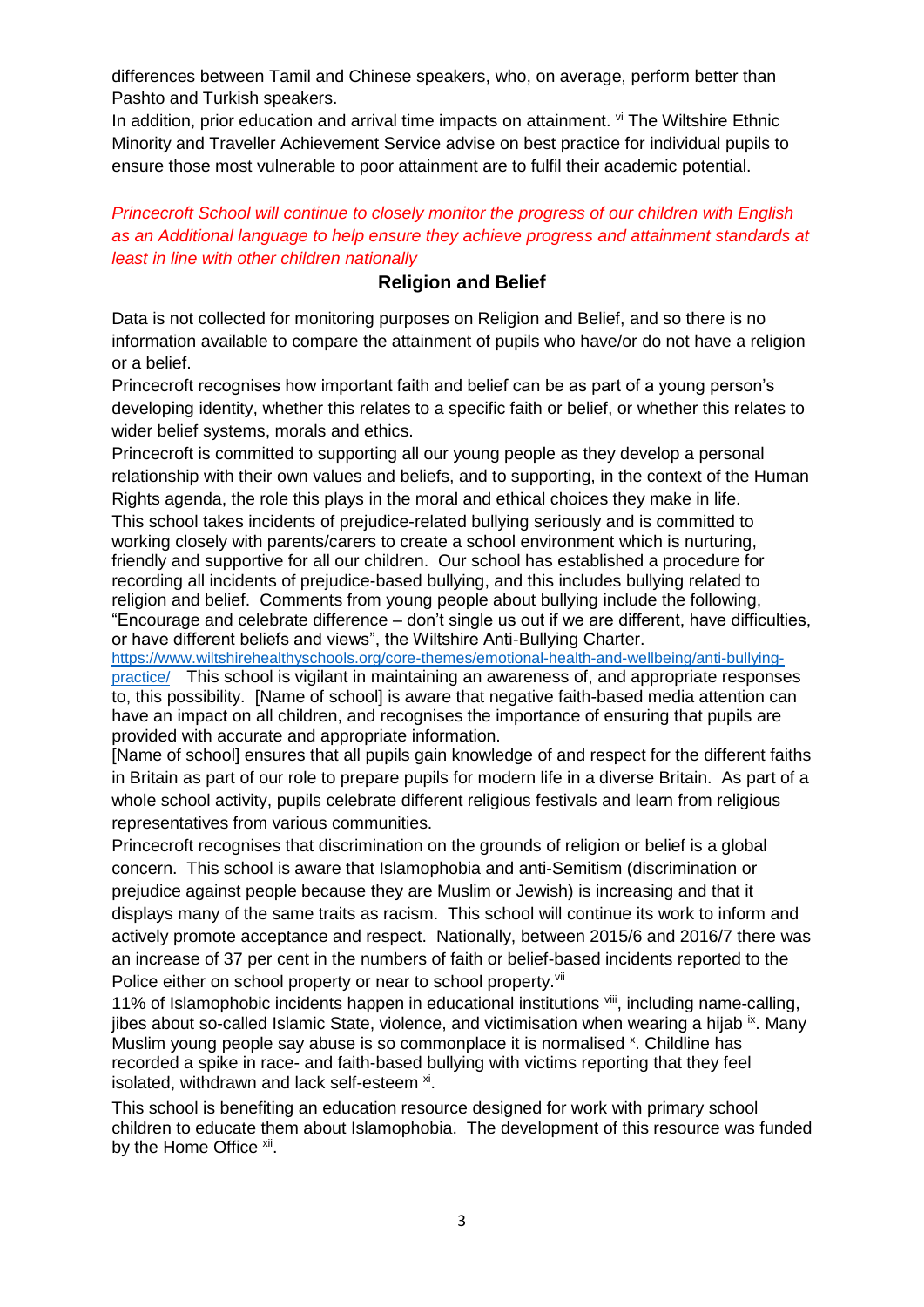*Princecroft School continues to have a focus on promoting understanding, tolerance and respect for different religions/faiths. This will be through a revised RE curriculum, school assemblies and educational visits to places of worship of the five main religions.* 

### **Disability (Special Educational Needs and Disability)**

SEN pupils are categorised as 'SEN with a statement or Education, health and care (EHC) plan' and 'SEN support'. In Wiltshire in 2019, 16% of pupils at the end of key stage 2 have a special educational need and 4% have a statement or education, health and care plan. <sup>ii</sup>

Of all reported characteristics, pupils with SEN have the largest attainment gap when compared to those without any identified SEN. ii In 2019, 25.6% of Wiltshire pupils with SEN support reached the expected standard in reading, writing and mathematics, compared with 75% of Wiltshire pupils with no identified SEN, resulting in an attainment gap of 49 percentage points. ii

[Name of school] is required to publish information on the attainment of SEN pupils. The focus of this section of this Equality Information document is disability. The disability areas being highlighted in this report have been adapted to reflect our current pupil profile. *Please note that as schools must adhere to data protection protocols in order not to breach the confidentiality of individual or small groups of pupils, this may mean that our school is limited in the data it is able to publish in this section.*

*Princecroft School is determined to remove any barriers to learning for pupils with SEND and ensure their progress is at least in line with other children. This will be done through careful tracking and progress for pupils with SEND, Individual Education Plans and SENCo support for staff.* 

#### **SEND Pupils and the link with Poverty**

This school is aware that there is a strong link between poverty and disabilities that negatively impact on educational attainment. <sup>xvi</sup> Children from low-income families are more likely than their peers to be born with inherited special educational needs and disabilities (SEND), are more likely to develop some forms of SEND in childhood, and are less likely to move out of SEND while at school. Also, children with SEND are more likely than their peers to be born into poverty, and, in addition, more likely to experience poverty as they grow up.

[Name of school] has made the achievement of pupils with SEND a whole school priority and is supported with expert advice from our SEND education specialists. {Name of school] also knows that a strong partnership with parents/carers is important, and will continue to work collaboratively to support parents/carers as they seek to provide their children with a stimulating home-learning environment.

#### **Pupils with Mental Health Concerns**

There is an increasing understanding of the negative impact of social, emotional, and mental health difficulties (SEMH) on the educational attainment of pupils. The incorporation of mental health into the Equality Act 2010 has helped to highlight this important issue.

*Princecroft School already has two Emotional Literacy Support Assistants and soon a third member of staff will also have this training. These staff members support the well-being and mental health of a number of children in the school. We also employ a Family Worker, who is*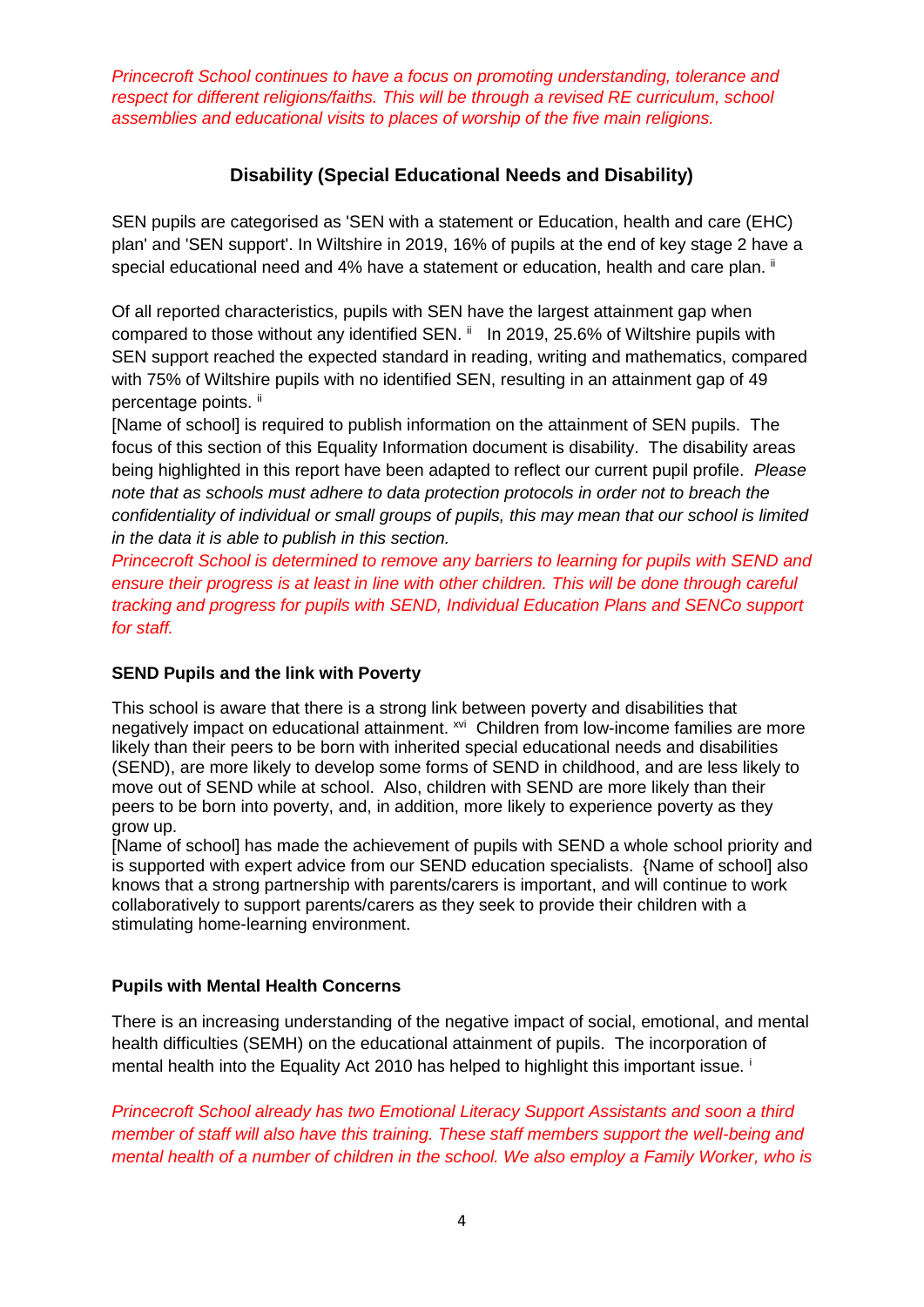*also an ELSA and has a degree in child mental health, who works closely with families including those with emotional and mental health concerns.* 

#### **EQUALITY OBJECTIVES**

Schools are required to update their published Equality Information each year, and in addition, must have **at least one Equality Objective** that the school can focus and work on for a period of up to four years. Below are some *suggested* Equality Objectives that you may wish to pursue. The suggested objectives have been developed to reflect current priorities, *however*, schools can choose an equality objective that meets the needs of their particular school community.

*Progress for pupils with SEND is at least in line with other children nationally.*

*Attainment and progress for children with English as an Additional Language will be at least in line with other children nationally*

**.** 

ii <https://www.gov.uk/government/statistics/key-stage-2-and-multi-academy-trust-performance-2019-revised>

iii Understanding the Gender Gap in Literacy and Language Development: Professor Gemma Moss and Dr Liz Washbrook, University of Bristol 2016 [https://www.bristol.ac.uk/media](https://www.bristol.ac.uk/media-library/sites/education/documents/bristol-working-papers-in-education/Understanding%20the%20Gender%20Gap%20working%20paper.pdf)[library/sites/education/documents/bristol-working-papers-in](https://www.bristol.ac.uk/media-library/sites/education/documents/bristol-working-papers-in-education/Understanding%20the%20Gender%20Gap%20working%20paper.pdf)[education/Understanding%20the%20Gender%20Gap%20working%20paper.pdf](https://www.bristol.ac.uk/media-library/sites/education/documents/bristol-working-papers-in-education/Understanding%20the%20Gender%20Gap%20working%20paper.pdf)

iv Gypsies and Travellers, House of Commons Briefing Paper Number 08083, 28 September 2017 <http://researchbriefings.files.parliament.uk/documents/CBP-8083/CBP-8083.pdf>

<sup>v</sup> The Fragility of Professional Competence, A Preliminary Account of Child Protection Practice with Romani and Traveller Children in England, January 2018, University of Salford, Manchester <http://usir.salford.ac.uk/46146/1/the-fragility-of-professional-competence-january-2018.pdf>

vi Educational Outcomes for Pupils who have English as an Additional Language: The Education Policy Institute, The Bell Foundation, Unbound Philanthropy by Jo Hutchinson, Director for Social Mobility and Vulnerable Learners (February 2018) [https://www.bell-foundation.org.uk/research-report/educational-outcomes-of](https://www.bell-foundation.org.uk/research-report/educational-outcomes-of-children-with-english-as-an-additional-language/)[children-with-english-as-an-additional-language/](https://www.bell-foundation.org.uk/research-report/educational-outcomes-of-children-with-english-as-an-additional-language/)

vii [https://assets.publishing.service.gov.uk/government/uploads/system/uploads/attachment\\_data/file/652136/hate](https://assets.publishing.service.gov.uk/government/uploads/system/uploads/attachment_data/file/652136/hate-crime-1617-hosb1717.pdf)[crime-1617-hosb1717.pdf](https://assets.publishing.service.gov.uk/government/uploads/system/uploads/attachment_data/file/652136/hate-crime-1617-hosb1717.pdf)

viii Tell Mama, 2017

ix NSPCC, 2018

<sup>x</sup> British Youth Council, 2016

xi NSPCC, 2018

<sup>i</sup> The Equality Act 2010 and Schools

[https://assets.publishing.service.gov.uk/government/uploads/system/uploads/attachment\\_data/file/315587/](https://assets.publishing.service.gov.uk/government/uploads/system/uploads/attachment_data/file/315587/Equality_Act_Advice_Final.pdf) [Equality\\_Act\\_Advice\\_Final.pdf](https://assets.publishing.service.gov.uk/government/uploads/system/uploads/attachment_data/file/315587/Equality_Act_Advice_Final.pdf)